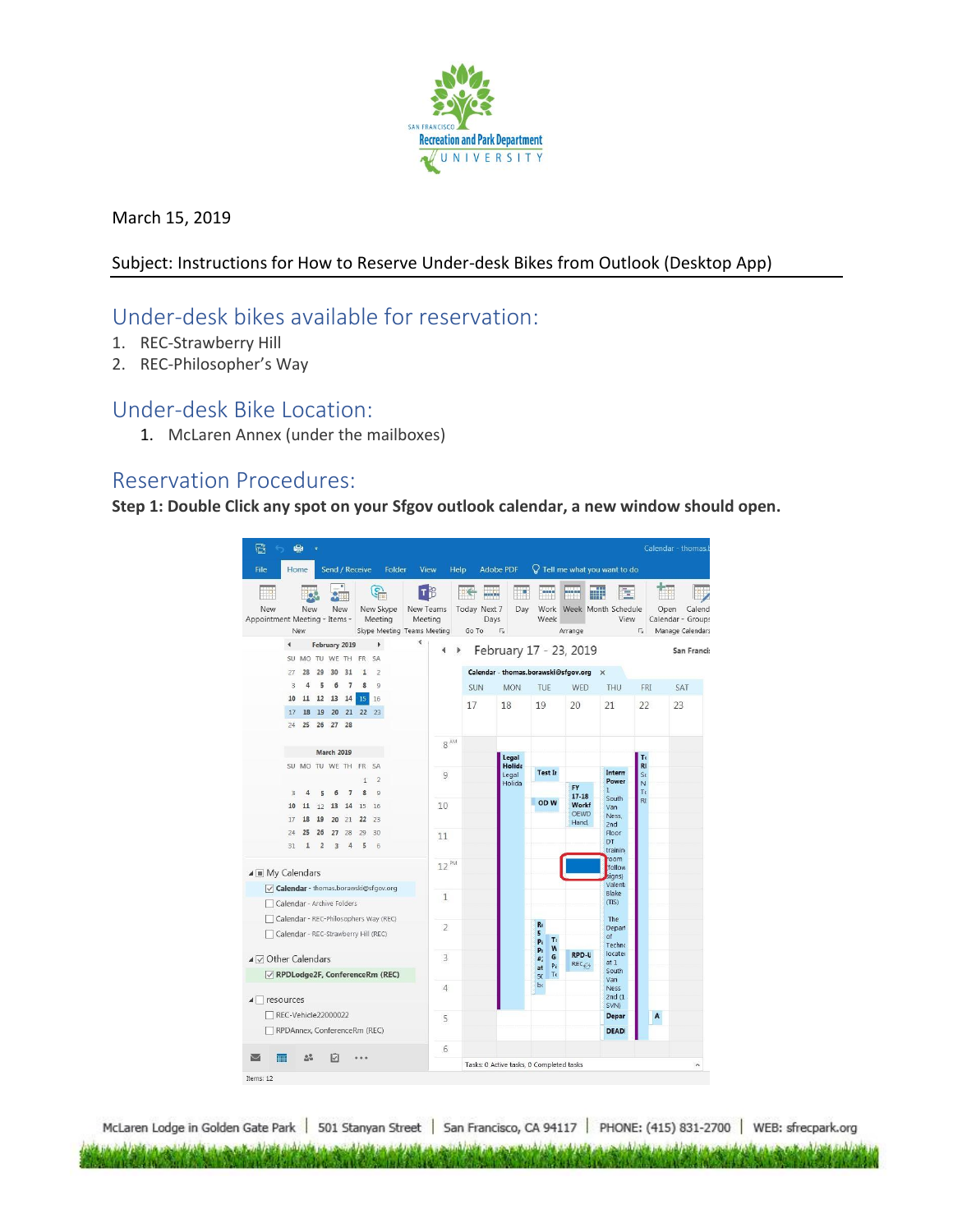

**Step 2: In the new window, click on the "Scheduling Assistant" button at the top of the screen.**

**Step 3: Click the "Add Rooms" button in the bottom left corner of the screen.**

| 層<br>$\mathbf{e}$ :                                                                                                   |                             |                                               |                                          |                                                          |                           |                           |                                                                                    | Calendar - thomas.borawski@sfgov.org - Outlook                                                 |                                      |                                |                        |                               |                             |                                                                        |      | <b>BELLET AND STRUCK</b> |          |        |
|-----------------------------------------------------------------------------------------------------------------------|-----------------------------|-----------------------------------------------|------------------------------------------|----------------------------------------------------------|---------------------------|---------------------------|------------------------------------------------------------------------------------|------------------------------------------------------------------------------------------------|--------------------------------------|--------------------------------|------------------------|-------------------------------|-----------------------------|------------------------------------------------------------------------|------|--------------------------|----------|--------|
| Send / Receive Folder View Help Adobe PDF $\bigcirc$ Tell me what you want to do<br>File<br>Home                      |                             |                                               |                                          |                                                          |                           |                           |                                                                                    |                                                                                                |                                      |                                |                        |                               |                             |                                                                        |      |                          |          |        |
| G<br>New<br>New Skype<br>New<br>New<br>Meeting<br>Appointment Meeting - Items -<br>Skype Meeting Teams Meeting<br>New | Τij<br>New Teams<br>Meeting | ÷<br>exete<br>Today Next 7<br>Days<br>Go To F | m                                        | <b>AND</b><br>Day Work Week Month Schedule<br>Week       | <b>BARRA</b><br>Arrange   | 鄦                         | 医<br>Calendar<br>Open<br>View<br>Calendar - Groups -<br><b>IS</b> Manage Calendars | E-mail<br>Share<br>Calendar Calendar Online - Permissions                                      | Publish<br>Share                     | Calendar                       | Groups                 | P Browse Groups Search People | Address Book<br>Find        |                                                                        |      |                          |          |        |
| February 2019<br>$\rightarrow$<br>SU MO TU WE TH FR SA                                                                |                             | + > February 17 - 23, 2019                    |                                          |                                                          |                           |                           |                                                                                    |                                                                                                | Today<br>$51^\circ$ F/47 $^\circ$ F  |                                | Tomorrow<br>52°F/44°F  |                               | Sunday<br>$51^\circ$ F/41°F | Search Calendar                                                        |      |                          |          | Q      |
| 27 28 29 30 31 1 2                                                                                                    |                             |                                               | Calendar - thomas.borawski@sfgov.org X   |                                                          |                           |                           |                                                                                    | RPDLodge2F, ConferenceRm (REC)                                                                 |                                      | $\times$                       |                        |                               |                             | Commission, Recpark (REC) X                                            |      |                          |          |        |
| 3 4 5 6 7 8 9                                                                                                         |                             | SUN                                           | MON.                                     | TUE                                                      | WED                       | THU                       | $\Box$<br>$-5$ $-0$ $+$ $+$ $+$                                                    |                                                                                                |                                      |                                | Untitled - Appointment |                               |                             | $\sqrt{15.6}$                                                          |      | 2.80%                    |          | SAT    |
| 10 11 12 13 14 15 16<br>17 18 19 20 21 22 23                                                                          |                             | 17                                            | 18                                       | 19                                                       | 20                        | 21                        | Appointment<br>File                                                                | Insert Format Text Review Help $\bigcirc$ Tell me what you want to do                          |                                      |                                |                        |                               |                             |                                                                        |      |                          |          | 23     |
| 24 25 26 27 28                                                                                                        | 8 <sup>AM</sup>             |                                               |                                          |                                                          |                           |                           | ď                                                                                  | Appointment<br>Scheduling Assistant                                                            | $\mathcal{E}$                        |                                |                        | $\frac{1}{2}$                 | <b>222 Busy</b>             | - <i>C</i> Recurrence                                                  |      | Ľì                       |          | $\sim$ |
| <b>March 2019</b>                                                                                                     |                             |                                               | Legal                                    |                                                          |                           |                           | Save & Delete $\bigcirc$ -<br>Close                                                |                                                                                                | Skype<br>Meeting                     | Teams<br>Meeting               | Meeting<br>Notes       | Invite<br>Attendees           | 15 minutes                  | - Time Zones                                                           | Tags | View<br>Templates        |          |        |
| SU MO TU WE TH FR SA<br>$1 \t2$                                                                                       | $\overline{9}$              |                                               | Holida<br>Legal                          | Test In                                                  |                           | Inter                     | Actions                                                                            | Show                                                                                           |                                      | Skype M Teams M Meeting        |                        | Attendees                     |                             | Options<br>$\sqrt{2}$                                                  |      | My Templat               | $\wedge$ |        |
| 3 4 5 6 7 8 9                                                                                                         |                             |                                               | Holida                                   |                                                          | <b>FY</b>                 | Powe<br>п.                |                                                                                    | $Q_{100\%}$<br>$\mathbf{v}$                                                                    |                                      |                                |                        | Wednesday, February 20, 2019  |                             |                                                                        |      |                          |          |        |
| 10 11 12 13 14 15 16                                                                                                  | $10^{\circ}$                |                                               |                                          | OD W                                                     | $17 - 18$<br>World        | South<br>Van              | E                                                                                  |                                                                                                | 3:00                                 | 4:00<br>5:00                   | 8:00 AM 9:00           |                               | 10:00<br>11:00              | 12:00 PM 1:00<br>2:00                                                  |      | 3:00<br>4:00             |          |        |
| 17 18 19 20 21 22 23                                                                                                  |                             |                                               |                                          |                                                          | <b>OEWD</b><br>Hand.      | Ness<br>2nd               | All Attendees<br>Sorawski, Thomas (REC)                                            |                                                                                                | ning Work   Prius                    |                                |                        |                               | FY 17-18 World              |                                                                        |      | RPD-U                    |          |        |
|                                                                                                                       | 11                          |                                               |                                          |                                                          |                           | Floor                     | Add a name here                                                                    |                                                                                                |                                      |                                |                        |                               |                             |                                                                        |      |                          |          |        |
| 31 1 2 3 4 5 6                                                                                                        |                             |                                               |                                          |                                                          |                           | DT<br>traini              |                                                                                    |                                                                                                |                                      |                                |                        |                               |                             |                                                                        |      |                          |          |        |
| A III My Calendars                                                                                                    | $12^{p}$                    |                                               |                                          |                                                          |                           | room<br>(follo)<br>signs  |                                                                                    |                                                                                                |                                      |                                |                        |                               |                             |                                                                        |      |                          |          |        |
| Calendar - thomas.borawski@sfgov.org                                                                                  |                             |                                               |                                          |                                                          |                           | Valer<br>Blake            |                                                                                    |                                                                                                |                                      |                                |                        |                               |                             |                                                                        |      |                          |          |        |
| Calendar - Archive Folders                                                                                            | $\mathbf{1}$                |                                               |                                          |                                                          |                           | (TIS)                     |                                                                                    |                                                                                                |                                      |                                |                        |                               |                             |                                                                        |      |                          |          |        |
| Calendar - REC-Philosophers Way (REC)                                                                                 |                             |                                               |                                          |                                                          |                           | The                       |                                                                                    |                                                                                                |                                      |                                |                        |                               |                             |                                                                        |      |                          |          |        |
| Calendar - REC-Strawberry Hill (REC)                                                                                  | $\overline{2}$              |                                               |                                          | $\overline{\phantom{a}}$<br>n<br>$P_i$<br>P <sub>1</sub> |                           | Depa<br>of<br>Techn       |                                                                                    |                                                                                                |                                      |                                |                        |                               |                             |                                                                        |      |                          |          |        |
| $\triangleleft$ $\triangledown$ Other Calendars                                                                       | 3                           |                                               |                                          | $\mathbf{G}$<br>$\mathbf{r}$<br>$P_i$                    | RPD-U<br>REC <sub>6</sub> | locate<br>at <sub>1</sub> |                                                                                    |                                                                                                |                                      |                                |                        |                               |                             |                                                                        |      |                          |          |        |
| RPDLodge2F, ConferenceRm (REC)                                                                                        |                             |                                               |                                          | at<br>To<br>50                                           |                           | South<br>Van              |                                                                                    |                                                                                                |                                      |                                |                        |                               |                             |                                                                        |      |                          |          |        |
| 4 resources                                                                                                           | $\cdot$                     |                                               |                                          | be                                                       |                           | Ness<br>2nd <sub>1</sub>  |                                                                                    |                                                                                                |                                      |                                |                        |                               |                             |                                                                        |      | $\mathbf{F}$             | $\star$  |        |
| REC-Vehicle22000022                                                                                                   | 5                           |                                               |                                          |                                                          |                           | SVN)<br>Depa              | Add Attendees                                                                      | Options $\blacktriangledown$                                                                   | $\left  \cdot \right $<br>Start time |                                |                        |                               |                             |                                                                        |      |                          |          |        |
| RPDAnnex, ConferenceRm (REC)                                                                                          |                             |                                               |                                          |                                                          |                           | DEAD                      | Add Rooms                                                                          |                                                                                                | End time                             | Wed 2/20/2019<br>Wed 2/20/2019 |                        | 丽<br>曲<br>12:30 PM            | 12:00 PM -                  |                                                                        |      |                          |          |        |
| И<br>                                                                                                                 | 6                           |                                               | Tasks: 0 Active tasks, 0 Completed tasks |                                                          |                           |                           |                                                                                    | Busy & Tentative C Out of Office S Working Elsewhere S No Information Cutside of working hours |                                      |                                |                        |                               |                             |                                                                        |      |                          |          |        |
| Bems: 12                                                                                                              |                             |                                               |                                          |                                                          |                           |                           |                                                                                    |                                                                                                |                                      |                                |                        |                               |                             | All folders are up to date Connected for Microsoft Exchange [11 [68] = |      |                          | л.       |        |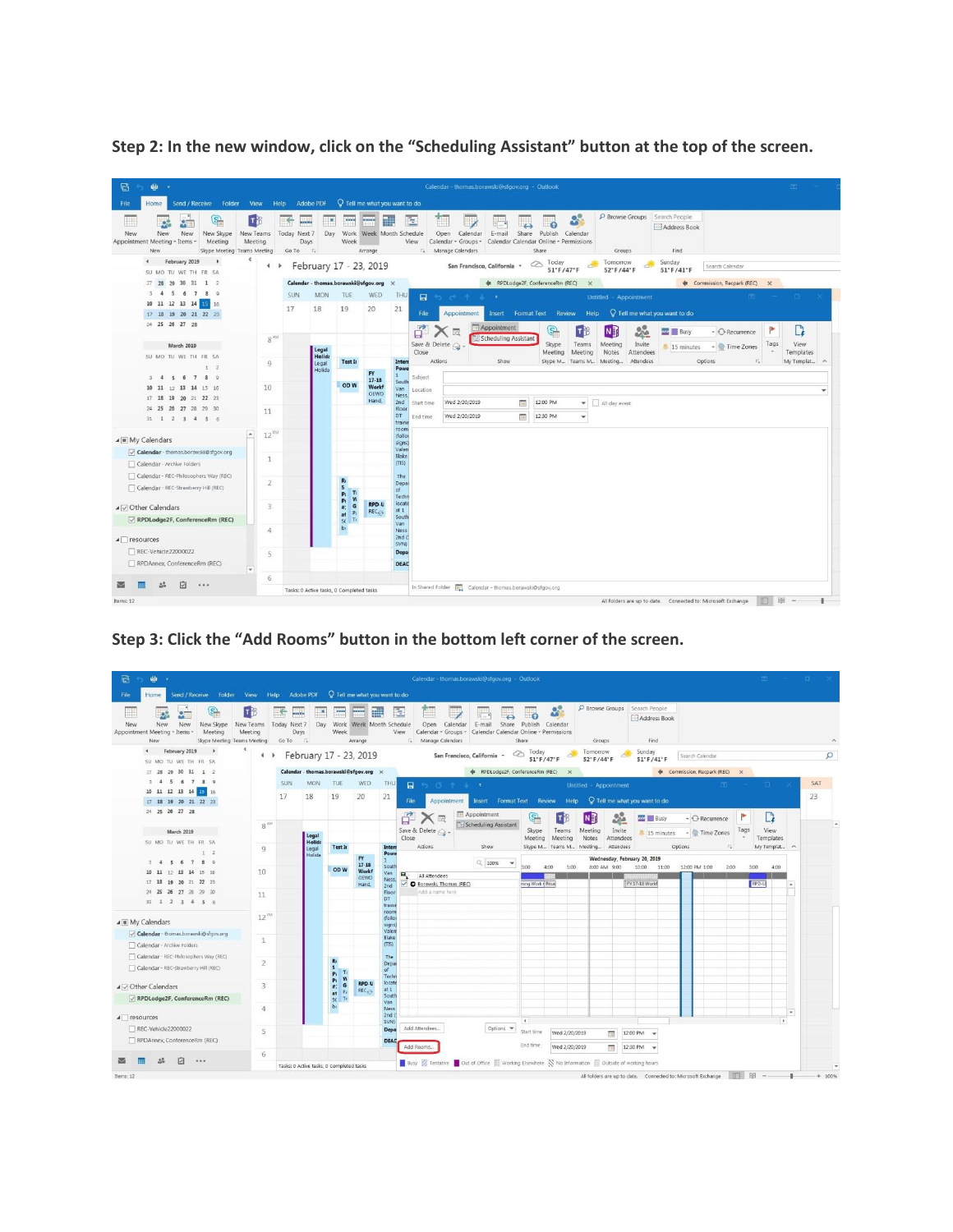**Step 4: Type "REC" into the search field.**



**Step 5: Scroll to the name of the under-desk bike you want to reserve (i.e. REC-Strawberry Hill, REC-Philosopher's Way), select it, and click the "Rooms" button. Click "Ok."**